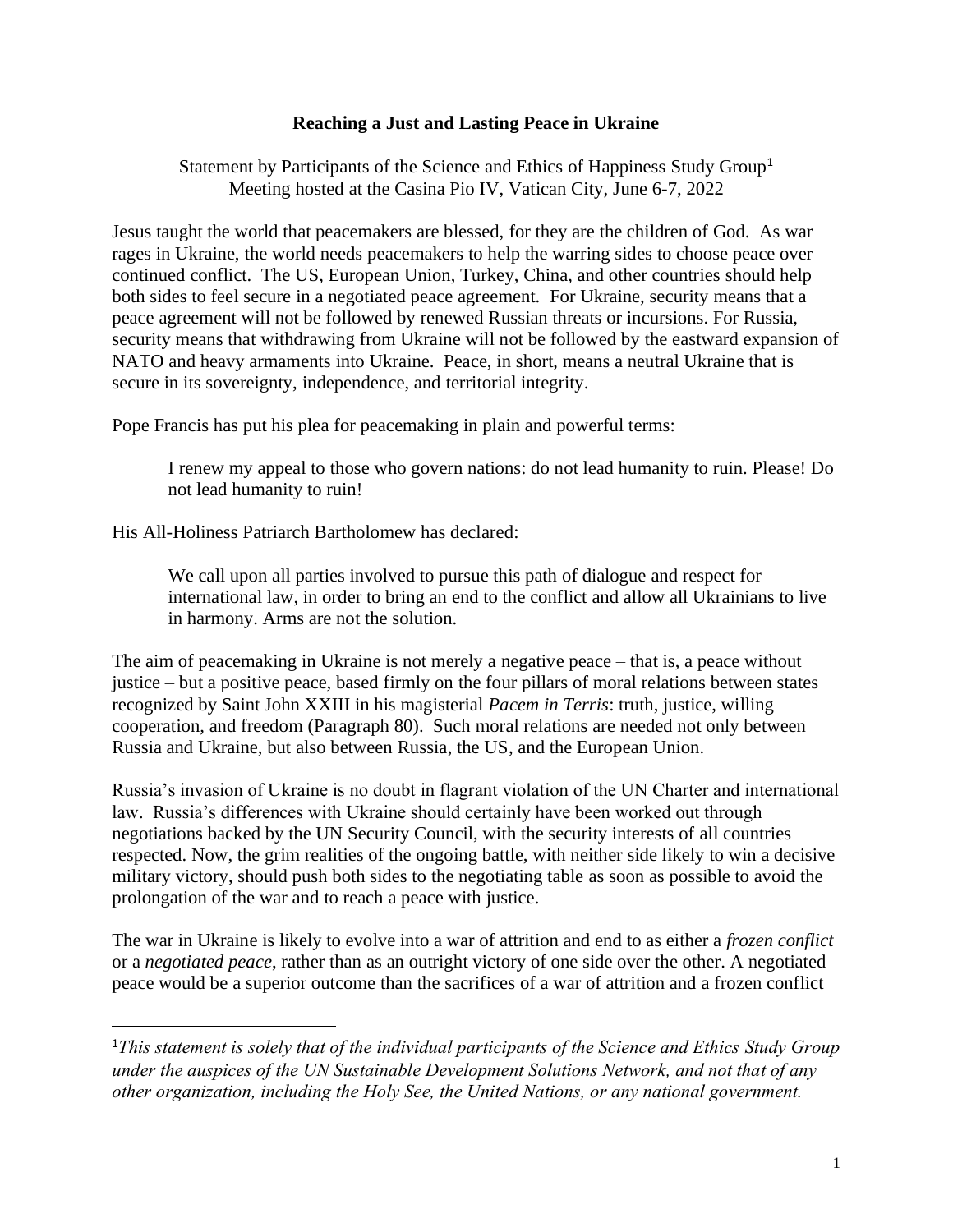for both the peoples and governments of Ukraine, Russia, the US and EU, and the rest of the world.

If the war ends as a frozen conflict, Russia would continue to occupy a sizable part of eastern and southern Ukraine, while Western sanctions against Russia would remain in place. Trade and investment between Russia and the West would remain blocked, turning into a general contraction of world trade and development. Arms and military personnel would also continue to flow into Ukraine from outside sources.

If the war instead ends in a negotiated peace, further heavy casualties among the civilian population of Ukraine and the militaries of both sides would be avoided and the existence and independence of the Ukrainian state could be guaranteed against outside attempts to overthrow it. Most of the regions that Russia currently occupies would return to Ukrainian sovereignty, certain regions might become subject to special regulations, the Russian military would be withdrawn, and the Western sanctions would be lifted, allowing reconstruction and the implementation of a higher level of security for all the actors in the Ukrainian society and neighboring countries.

The basic terms of a possible peace agreement were outlined in the second part of March when negotiations between the two sides were reported by both sides to be progressing well, and again more recently in Italy's proposal of a four-part peace plan in late May. In the negotiations in the second part of March, Ukraine suggested four points for a peace settlement: neutrality; international security guarantees for Ukraine; a prolonged period to determine conclusively the status of Crimea; and negotiations over "the complex issues of Donbas." Italy's Peace Plan also has four points: a ceasefire; Ukraine's neutrality; ongoing negotiations over Crimea and Donbas; and multilateral negotiations within the OSCE and between Russia and NATO on regional security arrangements.

While relying on the practical wisdom (*phronesis*) of the blessed peacemakers, based on the identifiable roots of the conflict, the negotiations in March, and the peace initiatives to date, we would suggest the following benchmarks for a ceasefire and positive peace agreement:

- (1) Neutrality of Ukraine, i.e., relinquishing the national ambition to join NATO while recognizing Ukraine's freedom to enter into agreements with the European Union and others;
- (2) Security guarantees for sovereignty, independence, and territorial integrity of Ukraine provided by the P-5 members of the United Nations (China, France, Russia, United Kingdom, and United States) plus the European Union and Turkey, which might include military transparency and restrictions of military stationing and large-scale exercises in border areas under international observation connected to the lifting of economic sanctions;
- (3) Russian *de facto* control of Crimea for a period of years, after which the parties would seek through diplomacy a permanent *de jure* settlement, which might include facilitated access for local communities to both Ukraine and Russia, liberal border crossing policies for persons and trade, stationing of Russia's Black Sea Fleet and financial compensations;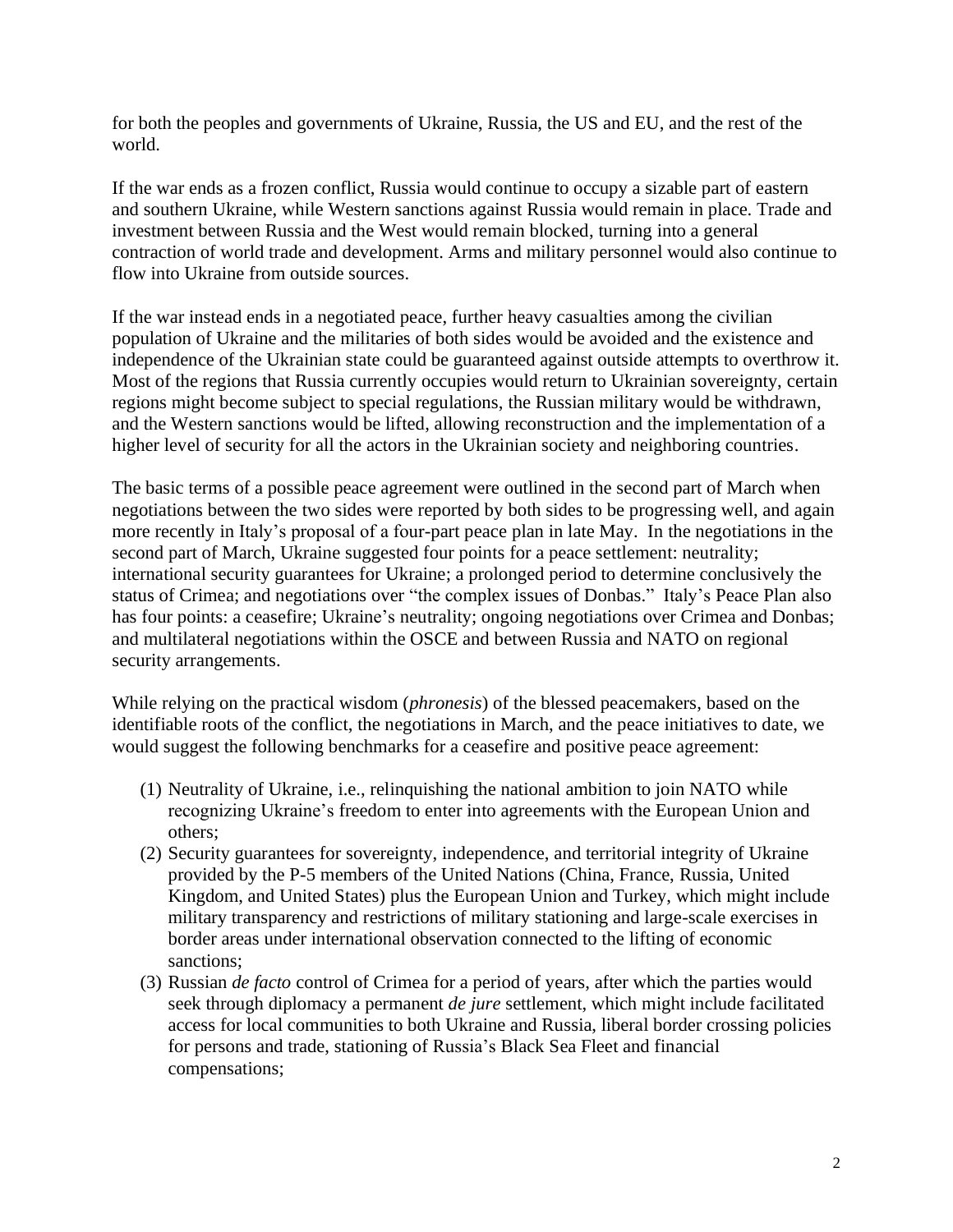- (4) Autonomy of the Lugansk and Donetsk regions within Ukraine, which might include economic, political, and cultural aspects, to be further detailed within a short period of time;
- (5) Guaranteed commercial access of both Ukraine and Russia to the Black Sea Ports of both countries;
- (6) The phased removal of Western sanctions on Russia in conjunction with the withdrawal of the Russian military according to the agreement;
- (7) A Multilateral Fund for Reconstruction and Development of the war-torn regions of Ukraine – in which Russia also participates -- and immediate access for humanitarian relief;
- (8) A UN Security Council Resolution to provide international monitoring mechanisms to support the peace agreement.

## *Towards a Positive Peace*

President John F. Kennedy wisely observed that "Genuine peace must be the product of many nations, the sum of many acts. It must be dynamic, not static, changing to meet the challenge of each new generation. For peace is a process—a way of solving problems." To solve problems, we need cooperation, and for cooperation, we need trust. Lasting peace, therefore, depends not only on formal treaties but also on the cooperation in communities, across ethnicities, religions, and nation states. The media also bears the responsibility that the drumbeats of war give way to words of peace.

Religious communities are at the forefront of positive peace. Religious communities bring people together in the spirit of human dignity and justice under God, and have the ability and mission to bring people together across faiths and ethnicities as well. The Catholic Church, the Ecumenical Patriarchate, the Moscow Patriarchate, and the Orthodox Church of Ukraine are the pillars of a positive peace between Russia and Ukraine, and within the diverse communities within Ukraine, and can play a crucial role in the needed reconciliation process as a path to positive peace.

We commend the religious leaders of all faiths to support Russia and Ukraine to seek a positive peace, and to abide by the words of Isaiah:

They will beat their swords into plowshares and their spears into pruning hooks. Nation will not take up sword against nation, nor will they train for war anymore. Isaiah 2: 3-4.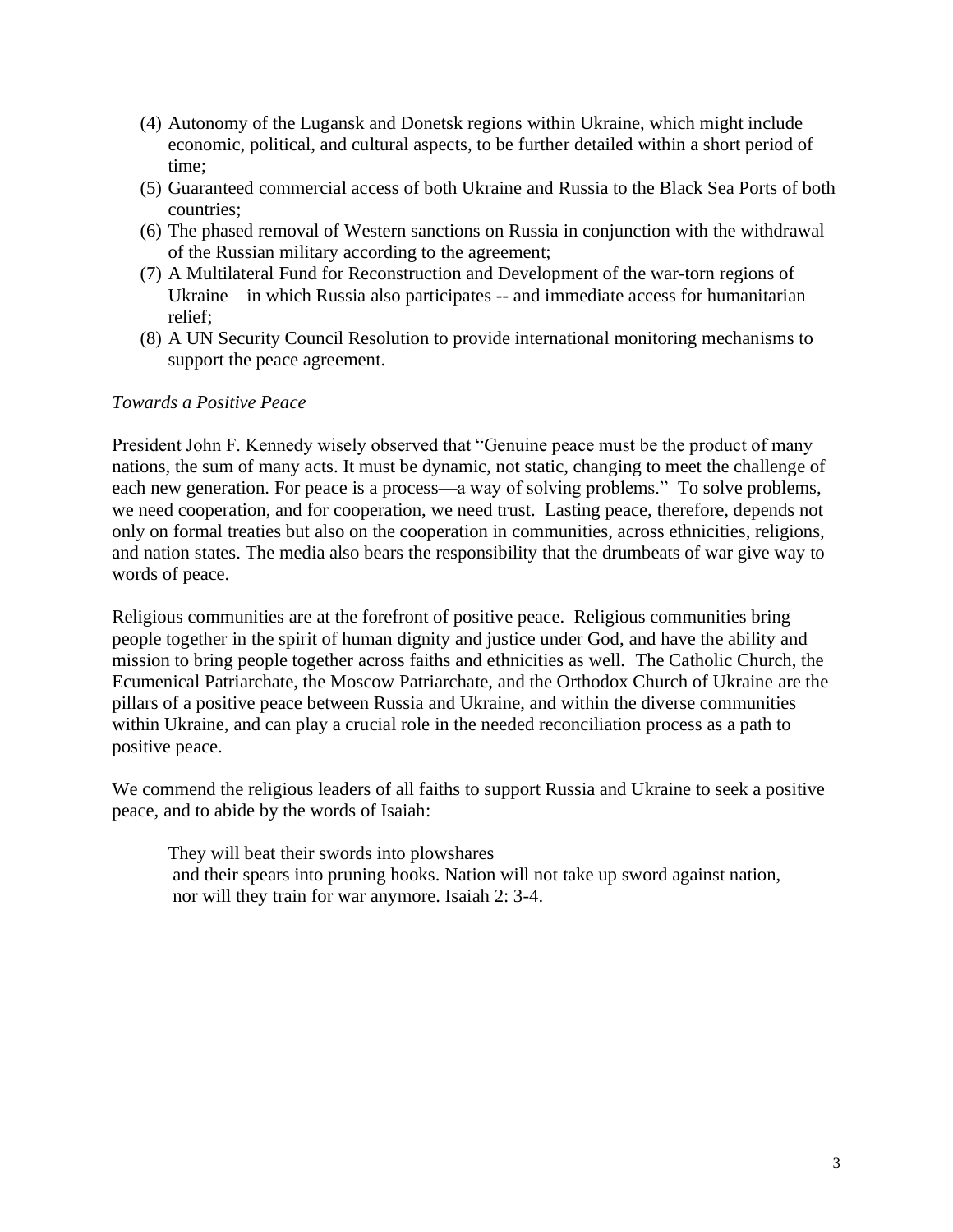## **Addendum. Further Considerations**

Even if fighting continues to rage, neither Russia nor Ukraine is likely to achieve any outcome superior to a negotiated peace. Nonetheless, the terms outlined above will certainly provoke the following four claims, to which we offer our response.

Claim 1. Ukraine has the right to choose to join NATO

While the OSCE Charter (para 8) recognizes the right of OSCE member states to choose their security arrangements, including treaties of alliance, states are also obliged "not [to] strengthen their security at the expense of the security of other States." Instead, they committed to create a common OSCE security area "free of dividing lines and zones with different levels of security" (para 1), in which "no State, group of States or organization can have any pre-eminent responsibility for maintaining peace and stability …. or can consider any part of the OSCE area as its sphere of influence." (para 8) To that end, NATO member states and the Russia Federation have committed in the NATO-Russia Founding Act (1997) to keep strategic restraint and stability through arms control commitments and by enhancing mutual security cooperation and strengthening the OSCE as the common security organization. Moreover, NATO is not obliged to accept applications by other States to join the alliance but needs to weigh its implications for regional and strategic stability and mutual security. In Russia's view, NATO enlargement to Ukraine and Georgia would come at the expense of Russia's security. With the intended NATO enlargement, the U.S. and its allies might have taken hold of the strategic base of the Russian Black Sea Fleet in Crimea, created new potential stationing areas for troops and missiles closer to the Russian heartlands, thereby undermining the strategic balance, and NATO forces would be in a position to limit Russia's access to the Black Sea and the Eastern Mediterranean for its commercial and military purposes. These are age-old considerations, that were at play in the Crimean War (1853-56) and are at play again today. Moreover, while NATO describes itself as a purely defensive alliance, Russia's views are otherwise. Russian leaders and diplomats have repeatedly expressed grave concerns over NATO's bombing of Russian- partner Serbia in 1999; the US-led "coalition of the willing" in the war against Iraq in 2003 over the objections of the UNSC; and the violation of UNSC mandates in the NATO allies' bombing of Russian partner Libya in 2011 that led regime change and prolonged chaos. In Russia's view, NATO serves the geopolitical interests of the US and allies well beyond its stated rationale of the collective defense of Western Europe made in the context of the long-ended Cold War. However, while taking seriously such Russian concerns, they do in no way justify a military aggression against a sovereign neighbor state.

Claim 2. Ukraine will soon recapture territories taken by Russia since the February invasion

Ukraine and its backers argue that Ukraine will win a war of attrition, pointing out the damage to the Russian economy from Western sanctions and the poor performance of the Russian military. Yet Russia is taking a significant amount of land, and continues to increase the occupied territories in the Donbas. According to the IMF, Russia's GDP in 2021, at \$1.8 Trillion, was roughly 9 times larger than Ukraine's GDP, at \$200 Billion. Since the invasion, Ukraine's economy is in desperate condition threatening utter collapse, with a decline of perhaps 50% of GDP, while Russia's economic decline is projected to be around 10%. According to some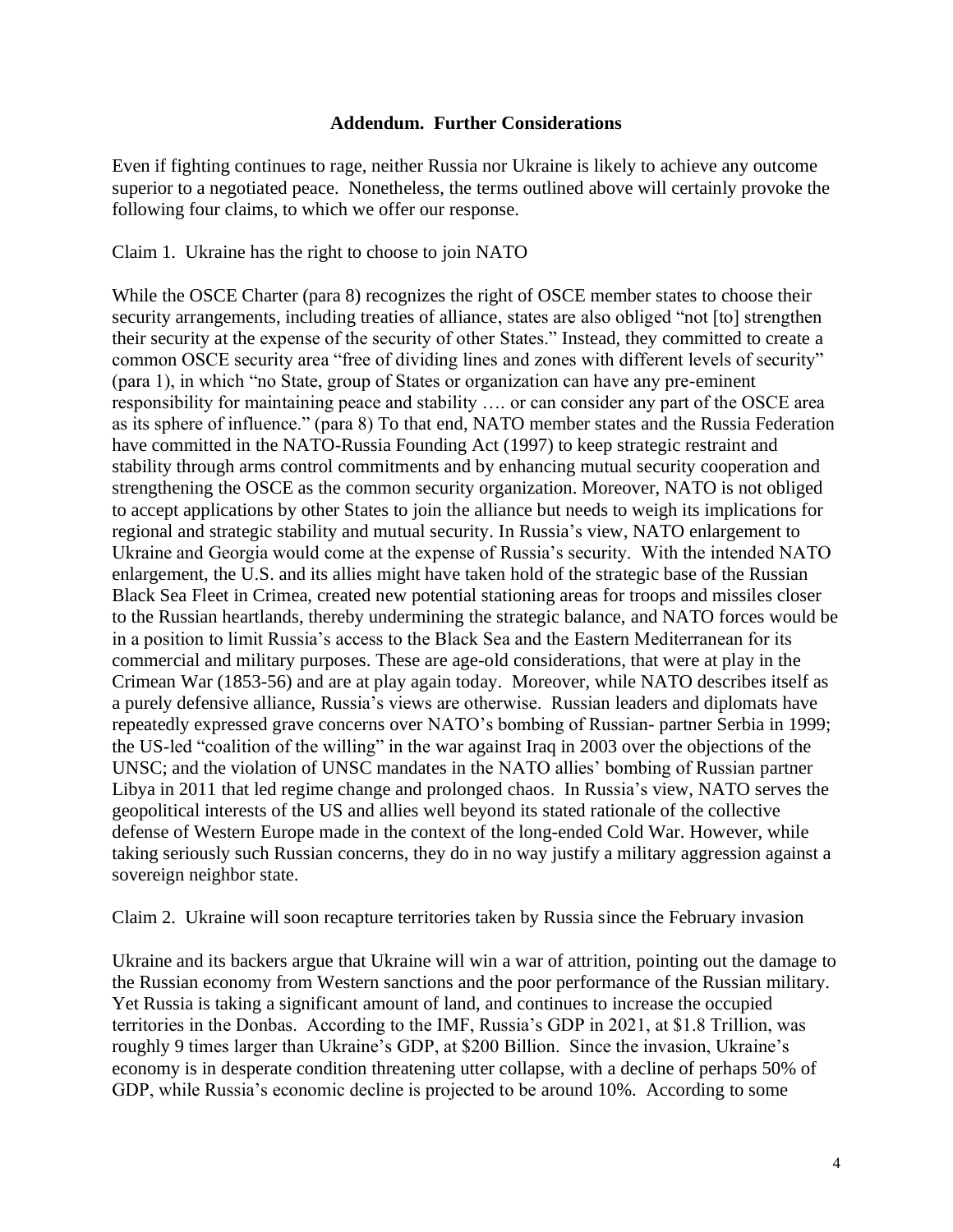reports, Russia's dollar export earnings have actually risen, not declined, because the sanctions have raised the world price of Russian export commodities, while Ukraine's export earnings have plummeted.

Ukraine's prospects in a war of attrition therefore depend entirely on continued large-scale financial and military support from the West. Yet public support in the US and EU for further major appropriations is already waning, especially under the heavy burden of falling living standards resulting from the economic dislocations of war and sanctions.

Claim 3. Russia should be punished, not rewarded, for the invasion

Russia's differences with Ukraine and with NATO should certainly have been worked out through peaceful negotiations. Yet when Russia tried to negotiate with the Biden Administration and NATO in 2021 over the question of NATO enlargement, the US and NATO responded that Ukraine's prerogative to join NATO is non-negotiable. When Russia raised the issue of the failure of Ukraine to implement the Minsk agreements, the European guarantor countries provided no support. These facts do not in any way whatsoever justify Russia's invasion of Ukraine, but they do help to explain them, and more importantly, help to indicate benchmarks that will help to end the war. Russia must also refrain from creating narratives denying the national identity of Ukraine and willfully reclaiming territories it asserts to be historically Russian, as this would lead to a prolonged war and destroy any chances for reconciliation and peace.

Claim 4. Russia and Ukraine are far from a negotiated settlement, so fighting will continue

The reasons for confidence in negotiations are the following. On the military front, the war has settled into an intense conflict in a narrow region of Ukraine (Donbas and southern coast line, 20 % of Ukraine's territory). Gains on the ground by either side come at high costs. The Western fears that Russia will overrun Ukraine and then continue on to other countries is long over. On the other hand, the belief that NATO weapons will quickly push Russia from the battlefield have also been refuted. Moreover, the West's sanctions, once considered the means to crush the Russian economy, have been shown to be of limited effectiveness, and with high costs to the rest of the world. Both sides have reached the condition of "painful stalemate," which has long been considered a primary indication of the ripeness of conflicts for resolution. A negotiation would also dramatically reduce the risks of destabilization in societies of non-neighboring countries, in Europe and other continents for the social and economic consequences of a persisting conflict.

Neither Russia nor Ukraine is likely to improve on such benchmarks by continued fighting. Russia might be able to capture more Ukrainian territory at heavy cost to its military and the Russian economy, but it would not likely be able to convert occupation of that additional territory into a more advantageous peace agreement. Rather, the occupation of even more territory, or the unilateral annexation of the Donbas into Russia, would almost certainly lead to a frozen conflict in which the West's sanctions regime would remain in place, hundreds of billions of dollars of Russia's foreign exchange reserves would remain blocked, trade and investment between Russia and the West would be suspended indefinitely, and the financial burdens of reconstruction in occupied regions would fall entirely on Russia.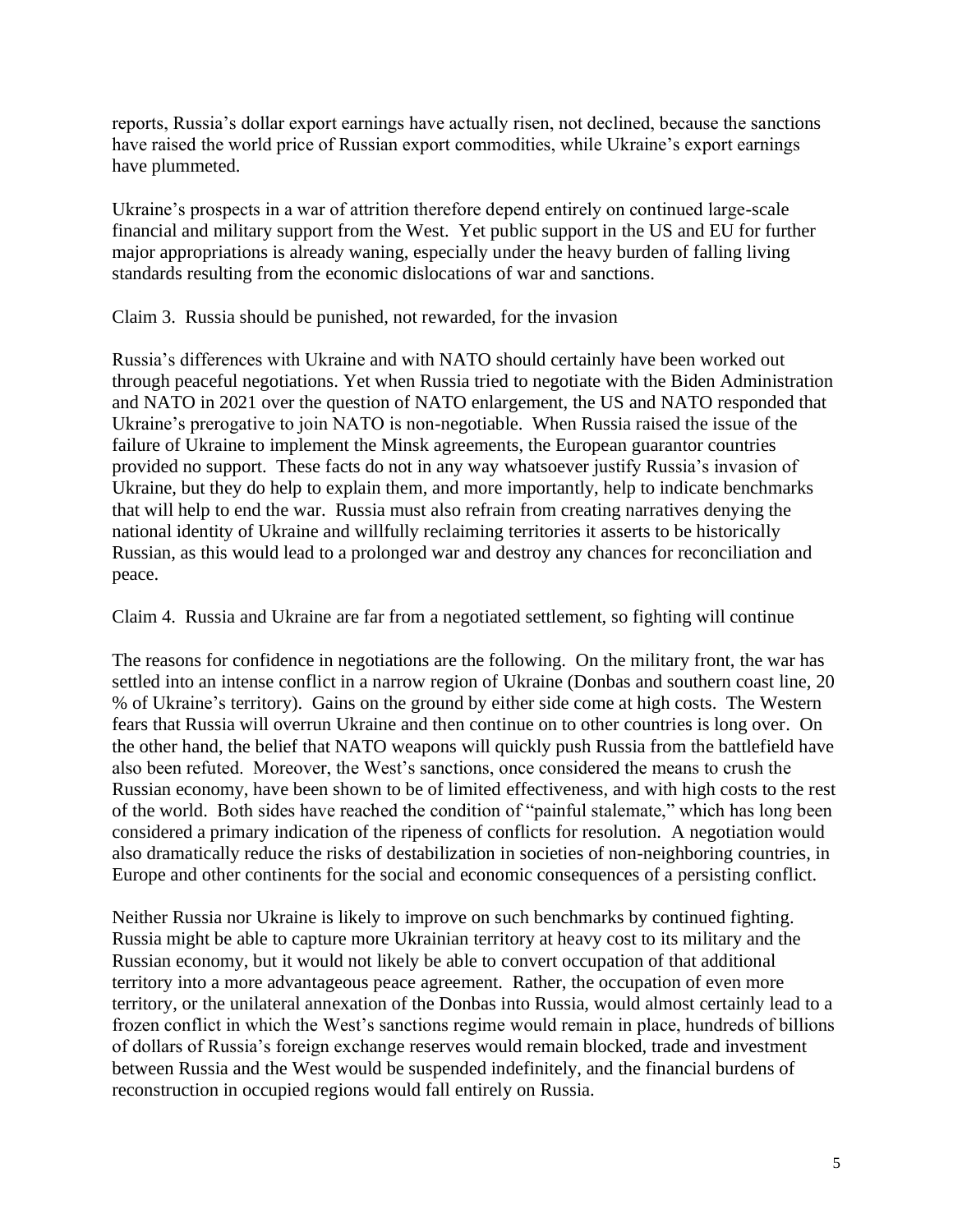Ukraine too is unlikely to improve on these benchmarks by continued fighting. The US and other NATO countries have made clear the limits of the kinds of military and financial support that they will offer. Ukraine's economy has already been ravaged, and even graver losses would ensue with continued fighting. Ukraine has already conceded the reality of NATO's nonenlargement, but striking a deal on that point with Russia could secure significant benefits for Ukraine in the counterpart steps agreed by Russia.

The greatest obstacle to a negotiated outcome is perhaps the fear of negotiations itself. Politicians fear that they will be attacked as appeasers and even defeatists if they call for compromise at the negotiating table rather than outright military victory. This is why peacemakers are so vital at this stage. The role of His Holiness Pope Francis and United Nations Secretary-General, Mr. António Guterres, and other esteemed peacemakers, could be instrumental to this end. Supporters of peace must bolster the politicians who take the risk of seeking negotiations. Those like Prime Minister Mario Draghi, who recently put forward Italy's proposals for peace, deserve our deep commendation. We must mobilize civil society organizations and the global public opinion in favor of peace and call for an Alliance for Peace.

## *Signatories*

Jeffrey D. Sachs, President of the UN Sustainable Development Solutions Network and University Professor at Columbia University

Anthony Annett, Gabelli Fellow at Fordham University

Maria Paola Chiesi, Science and Ethics of Happiness Study Group

Richard Falk, Milbank Professor of International Law and Practice, Emeritus, Princeton University

Ana Marta Gonzalez, Professor of Moral Philosophy at the University of Navarra

Nina Khrushcheva, Professor of International Affairs at The New School

Anatol Lieven, Senior Research Fellow at the Quincy Institute for Responsible Statecraft

Mario Marazziti, Former Deputy and President of Human Rights Committee, Italian Parliament

Miguel Ángel Moratinos, UN High Representative for the Alliance of Civilizations, and Former Foreign Minister of Spain

Romano Prodi, Former Prime Minister of Italy and tenth President of the European Commission

Wolfgang Richter, Senior Associate in International Security at the German Institute for International and Security Affairs